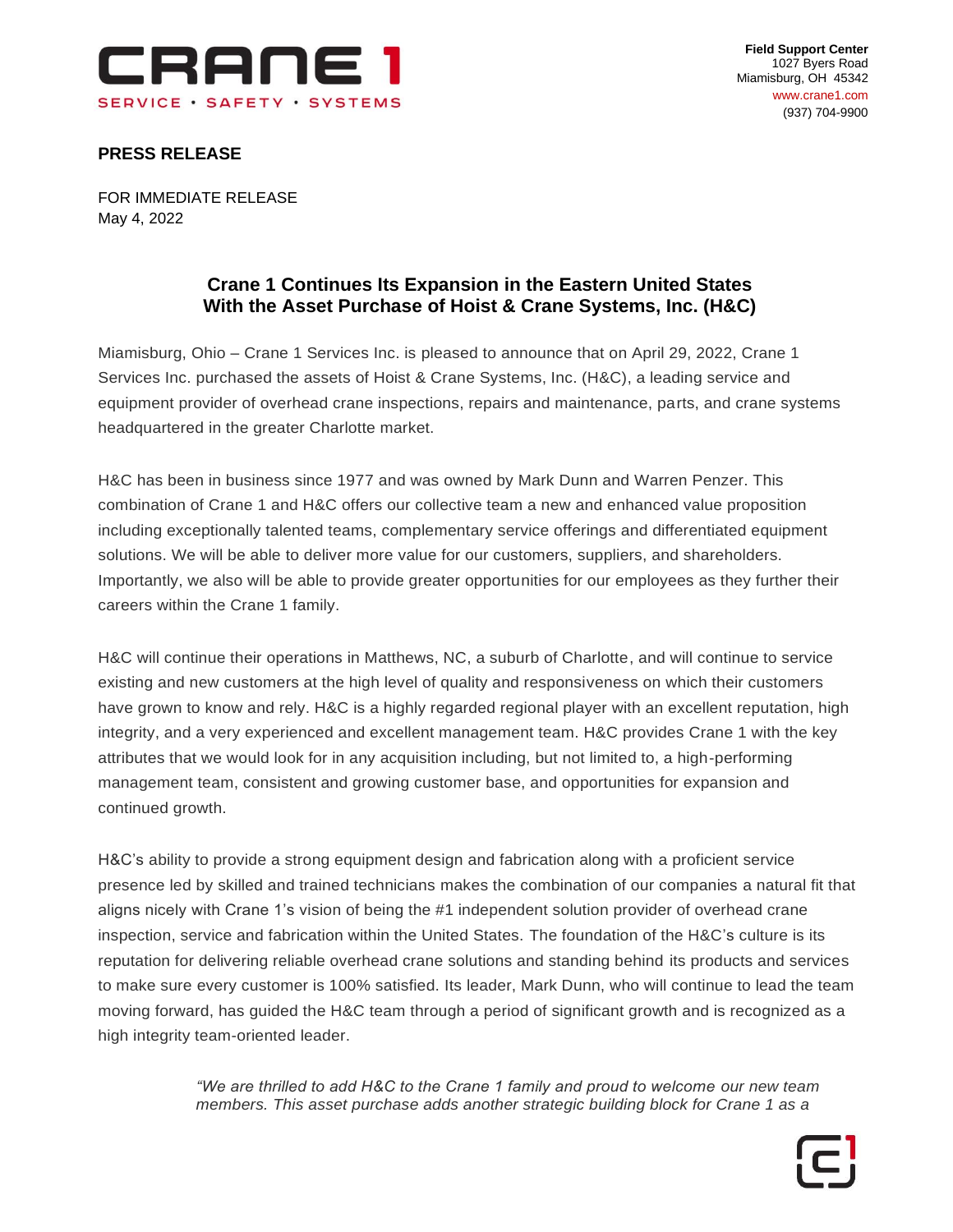

*leading, independent technical field service company focused on providing safe and exceptional solutions which lead to equipment uptime and reliability for our customers. The purchase also furthers our strategy of growing through highly selective acquisitions of companies with excellent reputations in the overhead crane market that expand our geographic service footprint. Thomas Boscher, President and CEO of Crane 1*

*"Over the last 20 years, Warren Penzer and I, along with our team, have built an incredible company. Providing excellent customer service, creative solutions, and dependable service to our customers is, and will always be, our main priority. We have grown by investing in our employees while providing our customers the highest quality products and service. As we transition from our current ownership to the new ownership of Crane 1, I am proud to say we share the same core values of integrity, employee focus, and outstanding customer service. We are excited to become a part of the Crane 1 family. Together we will strive to grow in our market while remaining respectful, honest, and caring to our employees and customers." Mark Dunn, President of Hoist & Crane*

*"H&C is a high-quality company and shares the key values we seek in partners as we expand our national footprint. H&C's deep customer relationships grounded in exceptional customer service are the strong foundation that will support our long-term growth in the greater Charlotte and Carolinas markets. We are excited to welcome Mark, Warren and their team to the Crane 1 family and look forward to building our footprint in the region in the coming months and years." Sean Barrette, Partner, L Squared Capital*

We are extremely excited about this strategic acquisition as we have nearly 30 team members and 260 years of collective experience joining our team. This acquisition is consistent with L Squared Capital's, our private equity sponsor, original investment thesis when acquiring Crane 1 Services which was to provide the capital support to allow for geographic service expansion and provide greater expertise within the Overhead Crane & Hoist service industry. This transaction represents our second acquisition with L Squared Capital and our eighth overall acquisition since 2015.

## **About Crane 1**

Crane 1 is a leading provider of overhead crane MRO services and equipment that maximize safety, diminish liability, reduce maintenance costs, and increase overall productivity. The Company offers a full suite of services, including OSHA mandated inspections, maintenance, repair, design and installation of overhead crane systems and below-the-hook lifting devices. Additionally, Crane 1 recently launched a leading ecommerce site branded "Hoist Central," providing customers with the highest level of service on hard-to-find controls and parts. Crane 1 is headquartered in Miamisburg, OH and operates across 17 states. For additional information, please visit [www.crane1.com](http://www.crane1.com/) or [www.hoistcentral.com](http://www.hoistcentral.com/)

#### **About Hoist & Crane Systems, Inc.**

Hoist & Crane was founded in 1977 with a goal of providing customers with the best products and service in the industry. The company is a full-service crane company offering engineering, fabrication, installation and 24/7 service after the sale. Since 2002, under the ownership and leadership of Mark Dunn and Warren Penzer, the team has grown to five locations and built a team of nearly 30 employees committed to doing what's right for customers and supporting each other. The team has strong experience in a broad range of industries, including manufacturing and process industries, power generation, municipalities, and government. Hoist & Crane is committed to providing customers with quality equipment and service that exceeds their expectations.